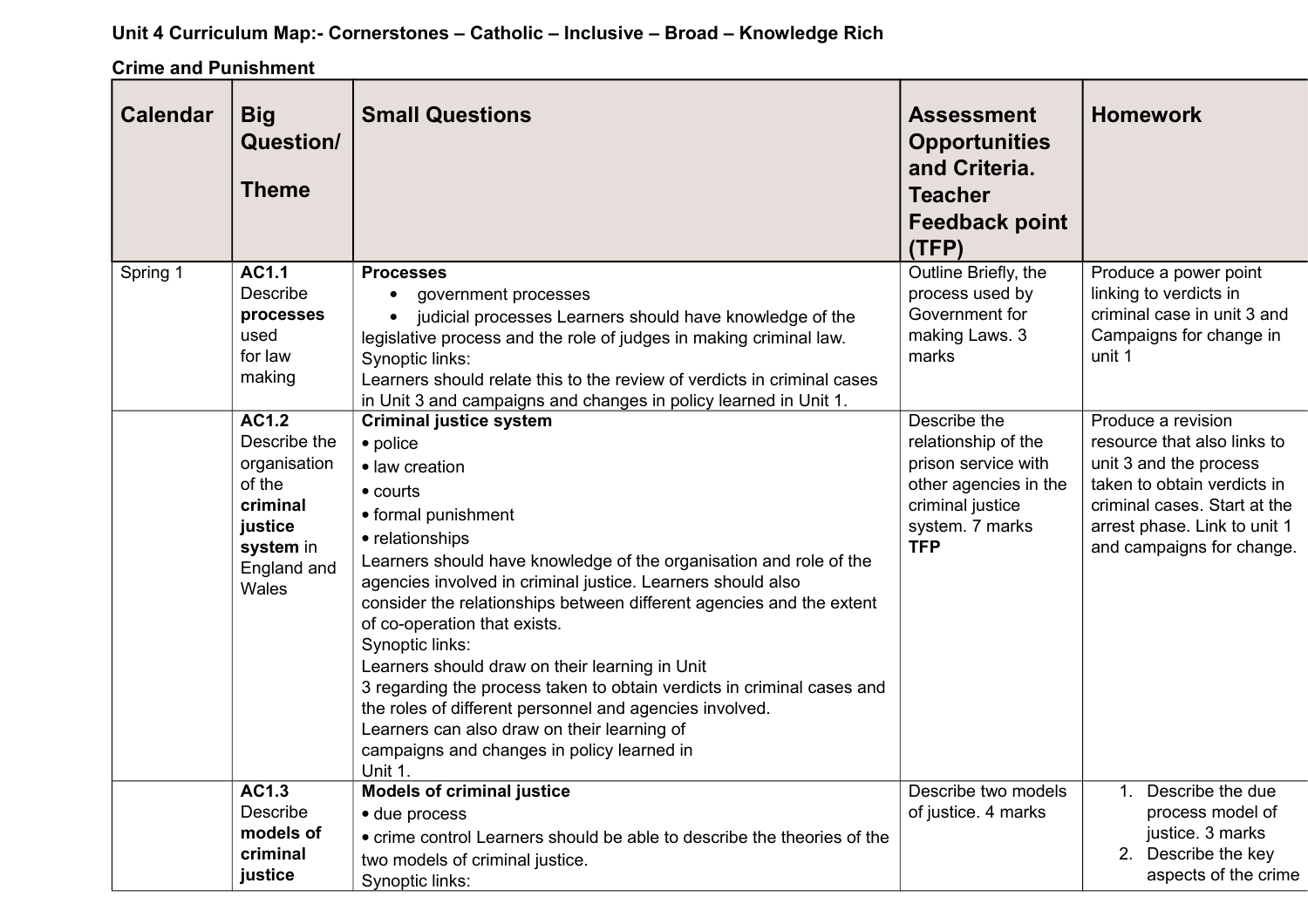| Learners will draw on their understanding of criminological theories in  | control model, 4 |
|--------------------------------------------------------------------------|------------------|
| Unit 2 and their review of criminal verdicts in Unit 3 to gain awareness | marks.           |
| of the application of these models.                                      |                  |

| <b>Calendar</b> | <b>Big</b><br>Question/<br><b>Theme</b>        | <b>Small Questions</b>                                                                                                                                                                                                                                                                                                                                                                                                                                                                                                                                                                               | <b>Assessment Opportunities and</b><br>Criteria. Teacher Feedback point (TFP)                                                                                                                                                                                                                                                                                                                                                                                                                                                                                                                                                                                                                                                                                                                                                       | <b>Homework</b>                                                                                                                                                                                                                                                                                      |
|-----------------|------------------------------------------------|------------------------------------------------------------------------------------------------------------------------------------------------------------------------------------------------------------------------------------------------------------------------------------------------------------------------------------------------------------------------------------------------------------------------------------------------------------------------------------------------------------------------------------------------------------------------------------------------------|-------------------------------------------------------------------------------------------------------------------------------------------------------------------------------------------------------------------------------------------------------------------------------------------------------------------------------------------------------------------------------------------------------------------------------------------------------------------------------------------------------------------------------------------------------------------------------------------------------------------------------------------------------------------------------------------------------------------------------------------------------------------------------------------------------------------------------------|------------------------------------------------------------------------------------------------------------------------------------------------------------------------------------------------------------------------------------------------------------------------------------------------------|
| Spring 1.       | AC2.1 Explain<br>forms of<br>social<br>control | Forms of social control<br>• internal forms<br>o rational ideology<br>$\circ$ tradition<br>o internalisation of social rules and morality<br>• external forms<br>$\circ$ coercion<br>$\circ$ fear of punishment<br>• control theory<br>$\circ$ reasons for abiding by the law Candidates should have<br>an understanding of different forms of social control with<br>reference to theory.<br>Synoptic links:<br>Learners will need to link to theoretical knowledge acquired<br>through Unit 2. They should also be able to apply their<br>understanding to situations studied in Units 1, 2 and 3. | Using examples explain what is meant by<br>1.<br>internal social control. 4 marks<br>Using examples explain what is meant by<br>external social control. 4 marks<br><b>TFP</b>                                                                                                                                                                                                                                                                                                                                                                                                                                                                                                                                                                                                                                                      | Create a revision resource<br>explains social control and<br>it to the theories we looke<br>unit 2. Apply this to differe<br>situations such as campai<br>change from units 1, 2 and                                                                                                                 |
|                 | AC2.2<br>Discuss the<br>aims of<br>punishment  | <b>Aims of punishment</b><br>• retribution<br>• rehabilitation<br>• deterrence<br>o prevention of reoffending<br>$\circ$ deterrence of others from committing<br>similar crimes<br>• public protection<br>• reparation Learners should be able to explain each<br>of the<br>aims of punishment.<br>Synoptic links:<br>Learners should be able to consider these aims in the<br>context of the criminological theories learned in Unit 1.                                                                                                                                                             | Using the theft table above decide; Which sentence<br>and why?<br>Roy had his mobile phone stolen in a pub.<br>$\bullet$<br>Harry was pushed over in the park and kicked<br>in order to get his phone. He had three broken<br>ribs and concussion.<br>David has his car keys stolen whilst he slept<br>and they drove away in his 2019 BMW.<br>Charlotte was attacked by a gang of girls and<br>beaten up. Her bag was stolen and she spent<br>five days in intensive care. She lost her phone<br>and about a hundred pounds.<br>Winnifred was convinced into giving her bank<br>$\bullet$<br>details to a stranger. She lost £150 000.<br>Alistair was tortured until he gave up the<br>combination to his safe. Since the attack he<br>has been unable to walk and suffers from<br>anxiety, panic attacks and fear of leaving the | <b>Using</b><br>https://www.sentencing<br>l.org.uk/ Investigate the<br>sentencing for an area<br>offense and explain the<br>sentencing options in y<br>own words. Write a sce<br>and use the sentencing<br>guidelines to explain wh<br>court may do in those<br>circumstances. Hint - b<br>creative. |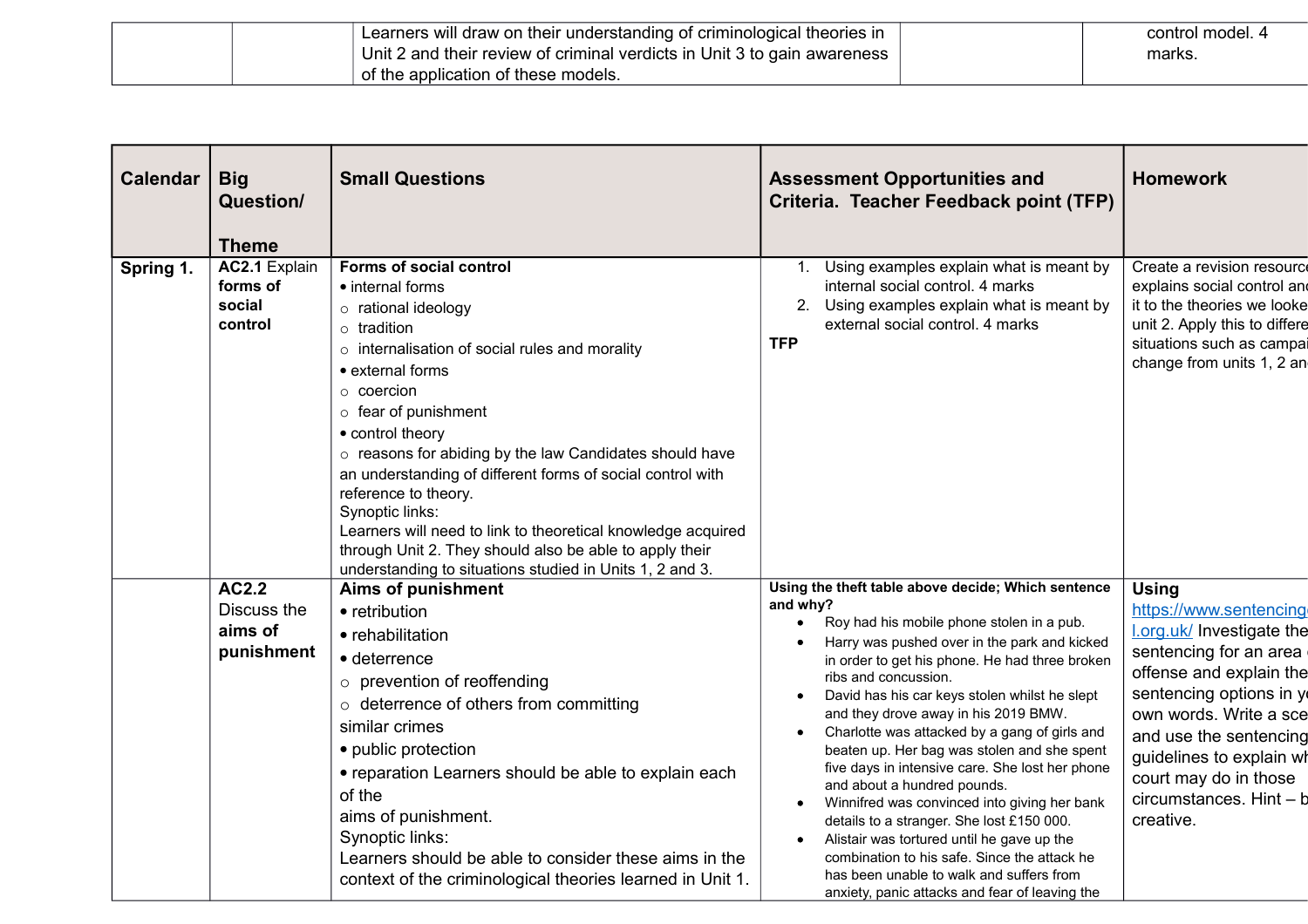|               |                     |                                     | house. The thieves got away with £11 000 in  |                              |
|---------------|---------------------|-------------------------------------|----------------------------------------------|------------------------------|
|               |                     |                                     | cash and jewellery.                          |                              |
| AC2.3 Assess  | Forms of punishment |                                     | Assess how two form of punishment meet their | Investigate the Bromley      |
| how forms of  | • imprisonment      |                                     | aims. $5 + 5$ marks.                         | Briefings Prison Fact file f |
| punishment    | • community         |                                     |                                              | http://www.prisonreformtru   |
| meet the aims | • financial         |                                     |                                              | uk/Portals/0/Documents/E     |
| ΟT            |                     | Synoptic links: To Units 1, 2 and 3 |                                              | y%20Briefings/Autumn         |
| punishment    | $\bullet$ discharge |                                     |                                              | %202018%20Factfile.pdf       |

| Calendar | <b>Big Question/</b><br><b>Theme</b>                          | <b>Small Questions</b>                                                                                                                                                                                                                                                                                                                                                                                                                                                                                                                                                                                              | <b>Assessment Opportunities and</b><br>Criteria. Teacher Feedback point<br>(TFP)                                                                                                                                                                                                                                                                                                                                         | <b>Homework</b>                                                                                                                                                                                                                                                                                                                                                                                                                                                                                                                                                                                                                      |              |      |
|----------|---------------------------------------------------------------|---------------------------------------------------------------------------------------------------------------------------------------------------------------------------------------------------------------------------------------------------------------------------------------------------------------------------------------------------------------------------------------------------------------------------------------------------------------------------------------------------------------------------------------------------------------------------------------------------------------------|--------------------------------------------------------------------------------------------------------------------------------------------------------------------------------------------------------------------------------------------------------------------------------------------------------------------------------------------------------------------------------------------------------------------------|--------------------------------------------------------------------------------------------------------------------------------------------------------------------------------------------------------------------------------------------------------------------------------------------------------------------------------------------------------------------------------------------------------------------------------------------------------------------------------------------------------------------------------------------------------------------------------------------------------------------------------------|--------------|------|
| Spring 2 | AC3.1 Explain<br>the role of<br>agencies in<br>social control | Role<br>• aims and objectives<br>$\bullet$ funding<br>• philosophy<br>• working practices<br>$\circ$ types of criminality<br>$\circ$ types of offenders<br>$\circ$ reach (local, national)<br>Agencies<br>· government-sponsored agencies<br>$\circ$ police<br>o CPS<br>$\circ$ judiciary<br>$\circ$ prisons<br>$\circ$ probation<br>• charities<br>• pressure groups<br>Candidates should be able to<br>identify agencies involved with<br>social control and explain their role<br>in achieving social control.<br>Synoptic links:<br>Learners can apply their<br>understanding from Unit 3 to this<br>criterion. | (d) Explain the role of the police in<br>social control. [6]<br>(e)Outline the aim of the CPS in<br>England and Wales. [3]<br>Explain how a judge might achieve<br>public protection by passing<br>sentences. [5]<br>Explain the role of the National<br>Probation Service in achieving<br>social control. [5]<br>Assess the effectiveness of one (or<br>more) charity in achieving social<br>control. [5]<br><b>TFP</b> | Investigate the history of the police service and drav<br>timeline outlining the important developments. Hint<br>pictures as well as words to gain top marks.<br>Watch the prosecutors episode 1 on BBC iplayer<br>https://www.bbc.co.uk/iplayer/episode/b072wyvj/the-<br>prosecutors-real-crime-and-punishment-3-the-trial<br>Watch the prosecutors episode 3 on BBC iplayer<br>https://www.bbc.co.uk/iplayer/episode/b072wyvj/the-<br>prosecutors-real-crime-and-punishment-3-the-trial<br>Find out about life in prison from www.gov.uk/life-in-<br>prison<br>Produce a revision resource for AC3.1 and link to ur<br>throughout. |              |      |
|          | AC3.2<br>Describe the                                         | Contribution<br>• tactics and measures used by                                                                                                                                                                                                                                                                                                                                                                                                                                                                                                                                                                      | The town of Fainton has recently<br>suffered from a large number of                                                                                                                                                                                                                                                                                                                                                      | Complete the table<br>Type of design                                                                                                                                                                                                                                                                                                                                                                                                                                                                                                                                                                                                 | How it works | Posi |
|          | contribution                                                  | agencies                                                                                                                                                                                                                                                                                                                                                                                                                                                                                                                                                                                                            | burglaries. Despite the police                                                                                                                                                                                                                                                                                                                                                                                           |                                                                                                                                                                                                                                                                                                                                                                                                                                                                                                                                                                                                                                      |              | cont |
|          | of agencies to                                                | $\circ$ environmental                                                                                                                                                                                                                                                                                                                                                                                                                                                                                                                                                                                               | investing a great deal of time and                                                                                                                                                                                                                                                                                                                                                                                       | <b>CPTED</b>                                                                                                                                                                                                                                                                                                                                                                                                                                                                                                                                                                                                                         |              |      |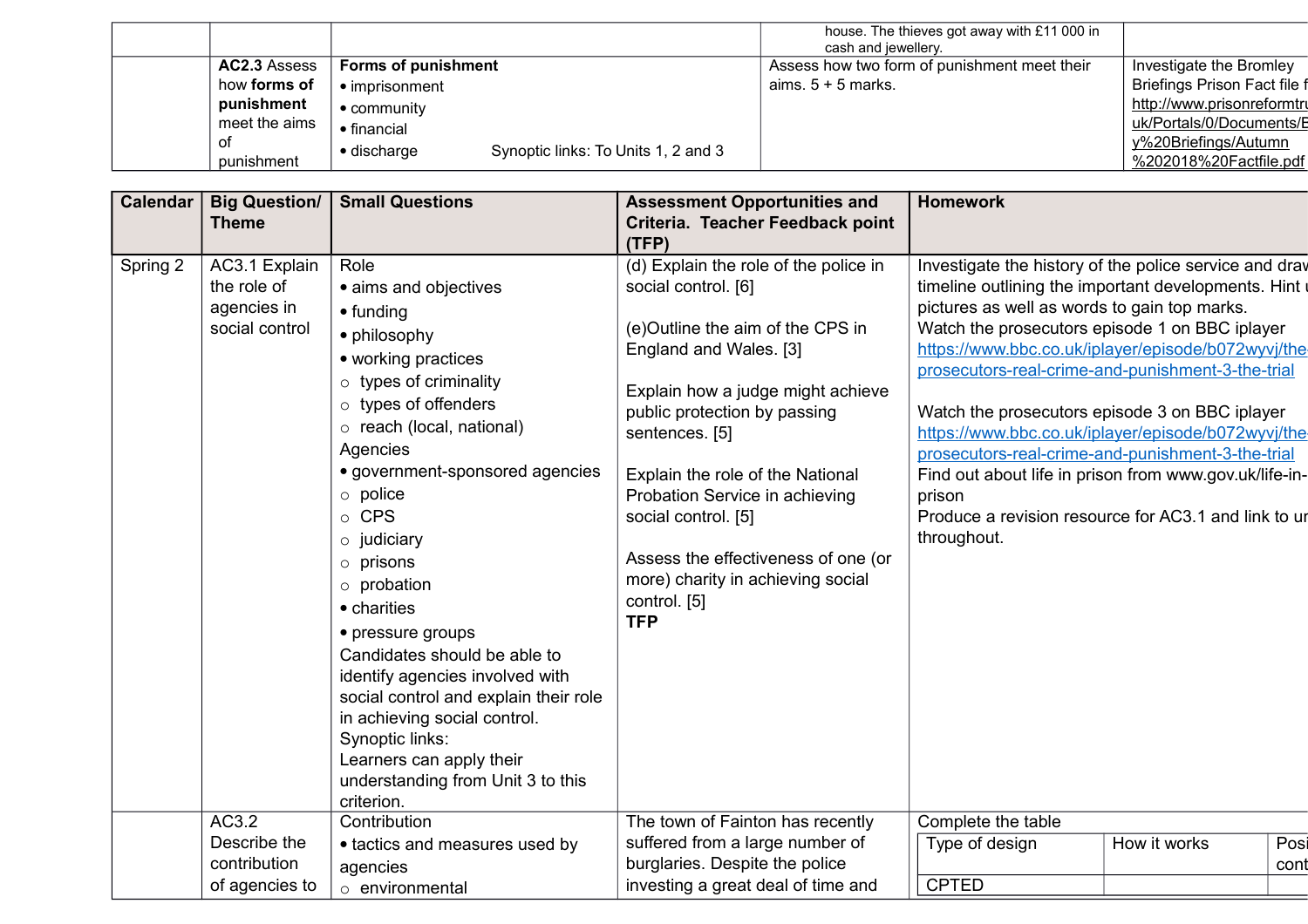| achieving      | $\Box$ design                        | resources into investigating and                                         | <b>Prison Design</b>                                                                                             |                                                  |  |  |
|----------------|--------------------------------------|--------------------------------------------------------------------------|------------------------------------------------------------------------------------------------------------------|--------------------------------------------------|--|--|
| social         | □gated lanes                         | detecting the crimes, they are still                                     | <b>Gated Lanes</b>                                                                                               |                                                  |  |  |
| control        | $\circ$ behavioural                  | continuing.                                                              |                                                                                                                  |                                                  |  |  |
|                | ∏ASBO                                | A senior police officer has been on                                      | Gordon is running for the position of Police and Crin                                                            |                                                  |  |  |
|                |                                      | a fact-finding mission to America to                                     |                                                                                                                  |                                                  |  |  |
|                | $\Box$ token economy                 | review how environmental design                                          | Commissioner of the Bright Town area. People living                                                              |                                                  |  |  |
|                | $\circ$ institutional                | can have an impact on crime                                              | the town have been complaining about a group of                                                                  |                                                  |  |  |
|                | $\circ$ disciplinary procedures      | control. The police officer has                                          | bikers who cause anti-social behaviour on a regular                                                              |                                                  |  |  |
|                | $\Box$ rule making                   | returned and is very impressed with                                      |                                                                                                                  | basis. Explain the measures Gordon could impleme |  |  |
|                | □staged/phased                       | what she has found and is trying to                                      | to solve this problem. [8]                                                                                       |                                                  |  |  |
|                | • gaps in state provision            | convince the local Police and Crime                                      |                                                                                                                  |                                                  |  |  |
|                | Candidates should understand the     | Commissioner that he should                                              |                                                                                                                  |                                                  |  |  |
|                | range of                             | consider this approach to social                                         |                                                                                                                  |                                                  |  |  |
|                | techniques used by the agencies      | control.                                                                 |                                                                                                                  |                                                  |  |  |
|                | and be able                          | (b) Describe two environmental                                           |                                                                                                                  |                                                  |  |  |
|                | to examine their contribution.       | measures used by agencies to                                             |                                                                                                                  |                                                  |  |  |
|                | Synoptic links: Learners should      | achieve social control. $[2 + 2]$                                        |                                                                                                                  |                                                  |  |  |
|                | apply their understanding of:        |                                                                          |                                                                                                                  |                                                  |  |  |
|                | · policy and campaigns from U 1      | Asses the tactics used by agencies                                       |                                                                                                                  |                                                  |  |  |
|                | • criminological theories from U 2   | to contribute to social control. [10]                                    |                                                                                                                  |                                                  |  |  |
|                | • the processes used to bring an     | <b>TFP</b>                                                               |                                                                                                                  |                                                  |  |  |
|                | accused to justice in Unit 3 to the  |                                                                          |                                                                                                                  |                                                  |  |  |
|                | role of the different agencies.      |                                                                          |                                                                                                                  |                                                  |  |  |
| AC3.3          | Limitations                          | According to the Prison Reform                                           | What are the main issues raised in the article below                                                             |                                                  |  |  |
| Examine the    | • repeat offenders/recidivism        | Trust (2015) there has been a 91%                                        | How do these link to the theory discussed in this                                                                |                                                  |  |  |
| limitations of | • civil liberties and legal barriers | rise in the prison population in                                         | section?                                                                                                         |                                                  |  |  |
| agencies in    | • access to resources and support    | England and Wales over the past                                          | Today I dragged someone out of a burning room and                                                                |                                                  |  |  |
| achieving      | $\bullet$ finance                    | twenty years. Between 1993 and                                           | extinguished a fire. I saved a heart attack victim's life                                                        |                                                  |  |  |
| social control | • local and national policies        | 2014 the prison population                                               | talked someone out of killing themselves and                                                                     |                                                  |  |  |
|                | • environment                        | increased by more than 40,000. It is                                     | intervened in a stabbing. But I am not a member of t                                                             |                                                  |  |  |
|                | • crime committed by those with      | estimated that the cost of the                                           | emergency services.                                                                                              |                                                  |  |  |
|                | moral Imperatives                    | increased prison numbers has                                             | I am a prison officer and the only time you'll hear ab                                                           |                                                  |  |  |
|                | Learners should understand the       | added £1.22bn to government                                              | my job is when things go wrong. And things are goir                                                              |                                                  |  |  |
|                | limitations of social control        | expenditure.                                                             | wrong at the moment. Violence, self-harm and suicid                                                              |                                                  |  |  |
|                | agencies and able to examine the     | Reoffending rates remain high, with<br>almost half of adults reconvicted | are rising. Assaults on staff are at an all-time high. Y<br>will have seen stories about prisoners being allowed |                                                  |  |  |
|                | implications of these limitations.   | within one year of release. The                                          | mobile phones and all the drugs they want.                                                                       |                                                  |  |  |
|                | Synoptic links:                      | number of staff employed by the                                          | Often the implication is that staff are lazy and                                                                 |                                                  |  |  |
|                | Learners should apply their          | prison service has fallen by 29% in                                      | incompetent. This hurts us. We joined Her Majesty's                                                              |                                                  |  |  |
|                | understanding of criminological      | the last four years. However, in                                         | Prison Service out of a sense of duty to protect peop                                                            |                                                  |  |  |
|                | theories from Unit 2 in their        | March 2015, 70 of the 117 prisons                                        | and we're just as outraged by those stories as you a                                                             |                                                  |  |  |
|                | examination of the limitations.      | in England and Wales were                                                | I've been a prison officer for a little over four years a                                                        |                                                  |  |  |
|                |                                      |                                                                          |                                                                                                                  |                                                  |  |  |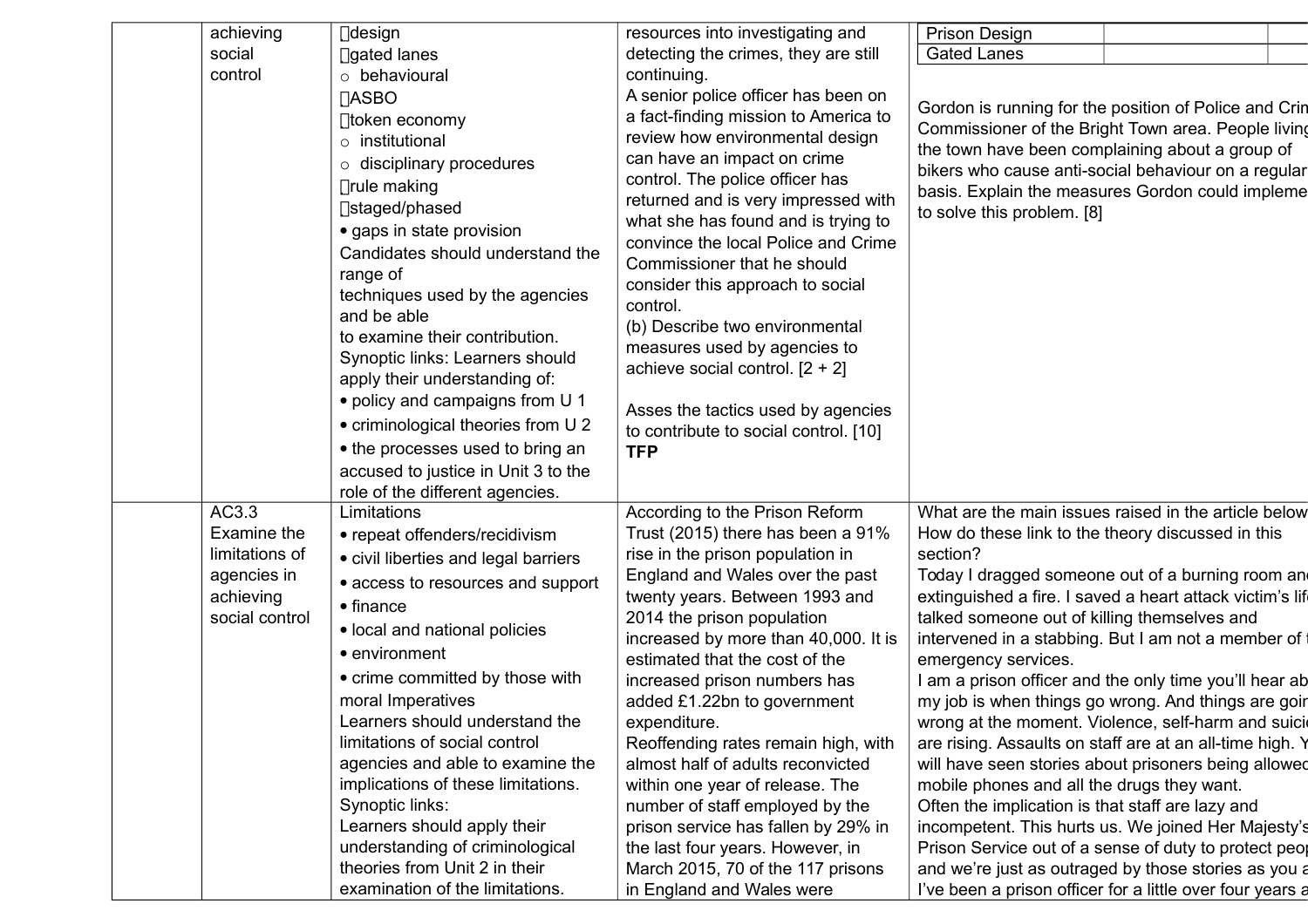|                | Learners will also draw on their                     | overcrowded.                           | I've already seen huge changes. I joined just before                                                   |
|----------------|------------------------------------------------------|----------------------------------------|--------------------------------------------------------------------------------------------------------|
|                | understanding of policy and                          | (a) With reference to the text,        | former justice secretary Chris Grayling brought in                                                     |
|                | campaigns for change in                              | outline the limitations faced          | benchmarking, which saw public prisons costed to                                                       |
|                |                                                      | by the prison service in               | compete against the private sector. It resulted in hug                                                 |
|                |                                                      | England and Wales. [4]                 | numbers of officers taking voluntary redundancy                                                        |
|                |                                                      |                                        | overnight.                                                                                             |
|                |                                                      |                                        | Gove's prison reform cannot undo the harm already                                                      |
|                |                                                      |                                        | inflicted by cuts                                                                                      |
|                |                                                      |                                        | The prison service then recruited new staff on cheap                                                   |
|                |                                                      |                                        | contracts and it's since been a struggle to retain stat                                                |
|                |                                                      |                                        | Some new officers have only lasted a shift before                                                      |
|                |                                                      |                                        | quitting when they realise what it's like.                                                             |
|                |                                                      |                                        | When I first joined Her Majesty's Prison Service, an<br>experienced officer took me under his wing and |
|                |                                                      |                                        | explained that a prison has to be run with the conse                                                   |
|                |                                                      |                                        | of the majority of it's population (we're outnumbered                                                  |
|                |                                                      |                                        | prisoners 30 to one). He said to me: "Prisoners will                                                   |
|                |                                                      |                                        | tolerate a lot. Prison isn't and shouldn't be soft. You                                                |
|                |                                                      |                                        | can be strict, as long as you're consistent and fair."                                                 |
| AC3.4          | Agencies                                             | Evaluate the effectiveness of          | Create a revision resource for this unit                                                               |
| Evaluate the   | • government sponsored agencies                      | charities in achieving social control. |                                                                                                        |
| effectiveness  | $\circ$ police                                       | [8]                                    |                                                                                                        |
| of agencies in | o CPS                                                |                                        |                                                                                                        |
| achieving      | $\circ$ judiciary                                    | <b>TFP</b>                             |                                                                                                        |
| social         | $\circ$ prisons                                      |                                        |                                                                                                        |
| control        | $\circ$ probation                                    |                                        |                                                                                                        |
|                | • charities                                          |                                        |                                                                                                        |
|                |                                                      |                                        |                                                                                                        |
|                | • pressure groups<br>Learners should be able to draw |                                        |                                                                                                        |
|                | together their learning to evaluate                  |                                        |                                                                                                        |
|                | the success or failure of agencies                   |                                        |                                                                                                        |
|                | in achieving social control.                         |                                        |                                                                                                        |
|                | Synoptic links: Learners should                      |                                        |                                                                                                        |
|                | apply the skill they developed                       |                                        |                                                                                                        |
|                | in Unit 3 to evaluate information in                 |                                        |                                                                                                        |
|                | terms of:                                            |                                        |                                                                                                        |
|                | $\bullet$ bias                                       |                                        |                                                                                                        |
|                | • opinion                                            |                                        |                                                                                                        |
|                | • circumstances                                      |                                        |                                                                                                        |
|                | • currency                                           |                                        |                                                                                                        |
|                |                                                      |                                        |                                                                                                        |